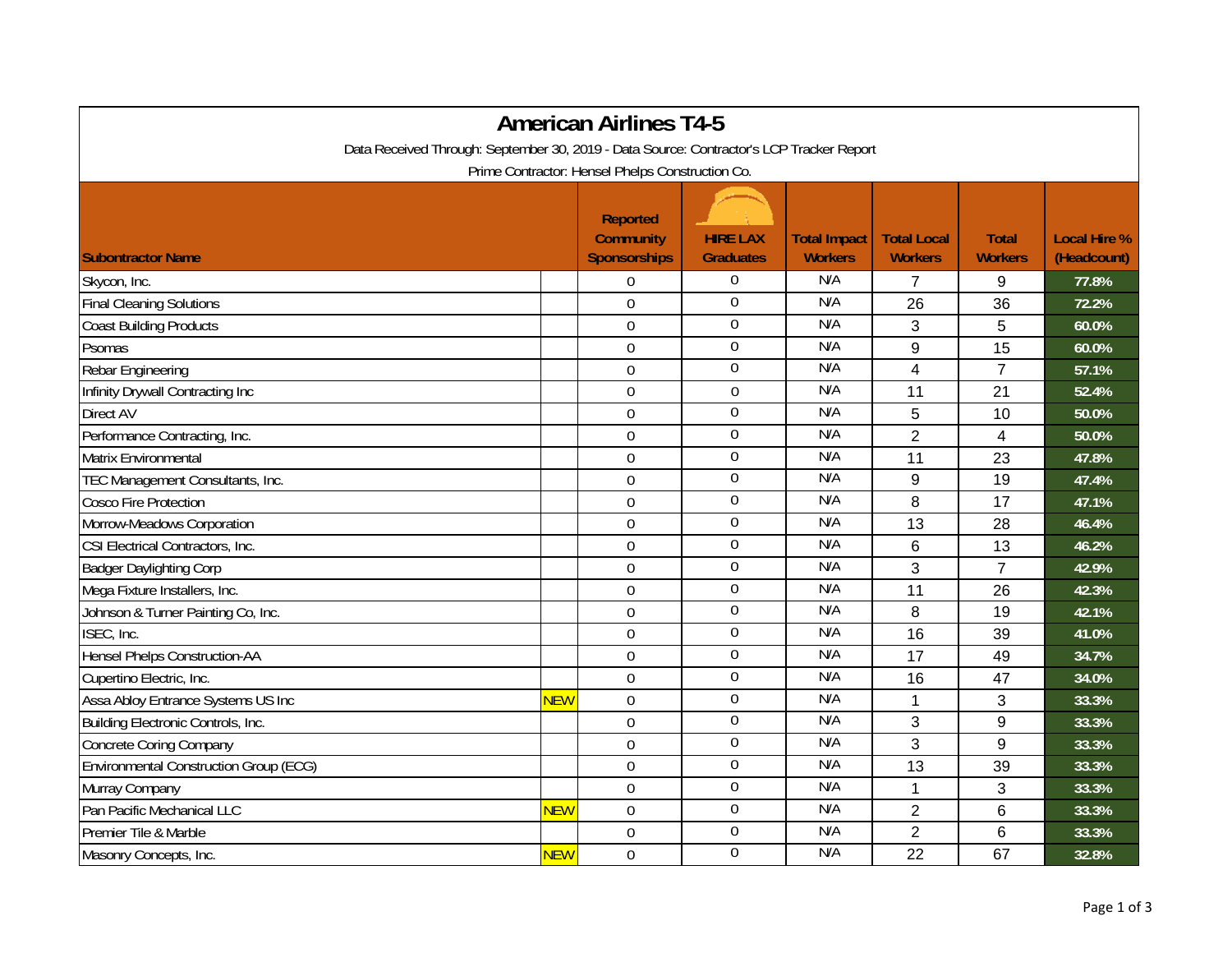| <b>American Airlines T4-5</b>                                                                                                                |                  |                  |     |                |                         |       |  |  |
|----------------------------------------------------------------------------------------------------------------------------------------------|------------------|------------------|-----|----------------|-------------------------|-------|--|--|
| Data Received Through: September 30, 2019 - Data Source: Contractor's LCP Tracker Report<br>Prime Contractor: Hensel Phelps Construction Co. |                  |                  |     |                |                         |       |  |  |
|                                                                                                                                              |                  |                  |     |                |                         |       |  |  |
| <b>Best Contracting Services</b>                                                                                                             | $\Omega$         | $\mathbf{0}$     | N/A | 5              | 16                      | 31.3% |  |  |
| <b>Keenan Doors</b>                                                                                                                          | $\mathbf 0$      | $\Omega$         | N/A | 3              | 10                      | 30.0% |  |  |
| Corradini Corp                                                                                                                               | $\overline{0}$   | $\mathbf 0$      | N/A | 5              | 18                      | 27.8% |  |  |
| Siemens Industry, Inc.                                                                                                                       | $\overline{0}$   | $\boldsymbol{0}$ | N/A | 5              | 18                      | 27.8% |  |  |
| Ethos Energy Field Services LLC                                                                                                              | $\overline{2}$   | $\overline{2}$   | N/A | 9              | 33                      | 27.3% |  |  |
| PHL, Inc dba VNSM                                                                                                                            | $\overline{0}$   | $\boldsymbol{0}$ | N/A | 9              | 33                      | 27.3% |  |  |
| Paulhus Milwork Installation                                                                                                                 | $\Omega$         | $\overline{0}$   | N/A | 25             | 92                      | 27.2% |  |  |
| Safe Scaffolding                                                                                                                             | $\mathbf 0$      | $\boldsymbol{0}$ | N/A | 1              | $\overline{4}$          | 25.0% |  |  |
| Commercial Scaffolding of CA Inc.                                                                                                            | $\mathbf 0$      | $\overline{0}$   | N/A | $\mathbf 1$    | 5                       | 20.0% |  |  |
| Hill Crane Service, Inc.                                                                                                                     | $\mathbf 0$      | $\boldsymbol{0}$ | N/A | 1              | 5                       | 20.0% |  |  |
| Vertical Access, Inc. (ECG)                                                                                                                  | $\mathbf 0$      | $\overline{0}$   | N/A | 5              | 26                      | 19.2% |  |  |
| Gonsalves & Santucci Inc DBA Conco Pumping                                                                                                   | $\overline{0}$   | $\mathbf 0$      | N/A | $\overline{2}$ | 11                      | 18.2% |  |  |
| Washington Iron Works                                                                                                                        | $\overline{0}$   | $\overline{0}$   | N/A | 1              | $\overline{7}$          | 14.3% |  |  |
| Connor Concrete Cutting and Coring                                                                                                           | $\overline{0}$   | $\boldsymbol{0}$ | N/A | $\mathbf{1}$   | 14                      | 7.1%  |  |  |
| Critchfield Mechanical Inc of Southern CA                                                                                                    | $\mathbf 0$      | $\overline{0}$   | N/A | 5              | 72                      | 6.9%  |  |  |
| Condon Jonson & Associates                                                                                                                   | $\overline{0}$   | 0                | N/A | $\overline{2}$ | 29                      | 6.9%  |  |  |
| Xcel Mechanical System, Inc.                                                                                                                 | $\mathbf 0$      | $\boldsymbol{0}$ | N/A | 1              | 19                      | 5.3%  |  |  |
| Air Balance Co, Inc.                                                                                                                         | $\overline{0}$   | $\overline{0}$   | N/A | $\Omega$       | $\overline{2}$          | 0.0%  |  |  |
| Architectural Design & Signs, Inc.                                                                                                           | $\Omega$         | 0                | N/A | $\mathbf 0$    | $\overline{2}$          | 0.0%  |  |  |
| <b>DSM Construction Inc.</b>                                                                                                                 | $\overline{0}$   | $\mathbf 0$      | N/A | $\overline{0}$ | $\overline{\mathbf{4}}$ | 0.0%  |  |  |
| <b>Ground Penetrating Radar Systems LLC</b>                                                                                                  | $\mathbf 0$      | $\overline{0}$   | N/A | $\mathbf 0$    | 3                       | 0.0%  |  |  |
| Halco Service Corp dba Halco Testing Services                                                                                                | $\boldsymbol{0}$ | $\overline{0}$   | N/A | 0              | $\overline{2}$          | 0.0%  |  |  |
| Harwood Construction, Inc.                                                                                                                   | $\mathbf 0$      | $\boldsymbol{0}$ | N/A | $\mathbf 0$    | 3                       | 0.0%  |  |  |
| <b>KDC Inc DBA Dyna Electric</b>                                                                                                             | $\mathbf 0$      | $\mathbf 0$      | N/A | $\mathbf 0$    | $\overline{2}$          | 0.0%  |  |  |
| Signature Flooring, Inc.                                                                                                                     | $\overline{0}$   | $\overline{0}$   | N/A | $\overline{0}$ | 3                       | 0.0%  |  |  |
| Top End Constructors DBA Top End Terrazo                                                                                                     | $\overline{0}$   | $\overline{0}$   | N/A | $\mathbf 0$    | 10                      | 0.0%  |  |  |
|                                                                                                                                              | $\overline{2}$   | $\overline{2}$   | 0   | 314            | 987                     | 31.8% |  |  |